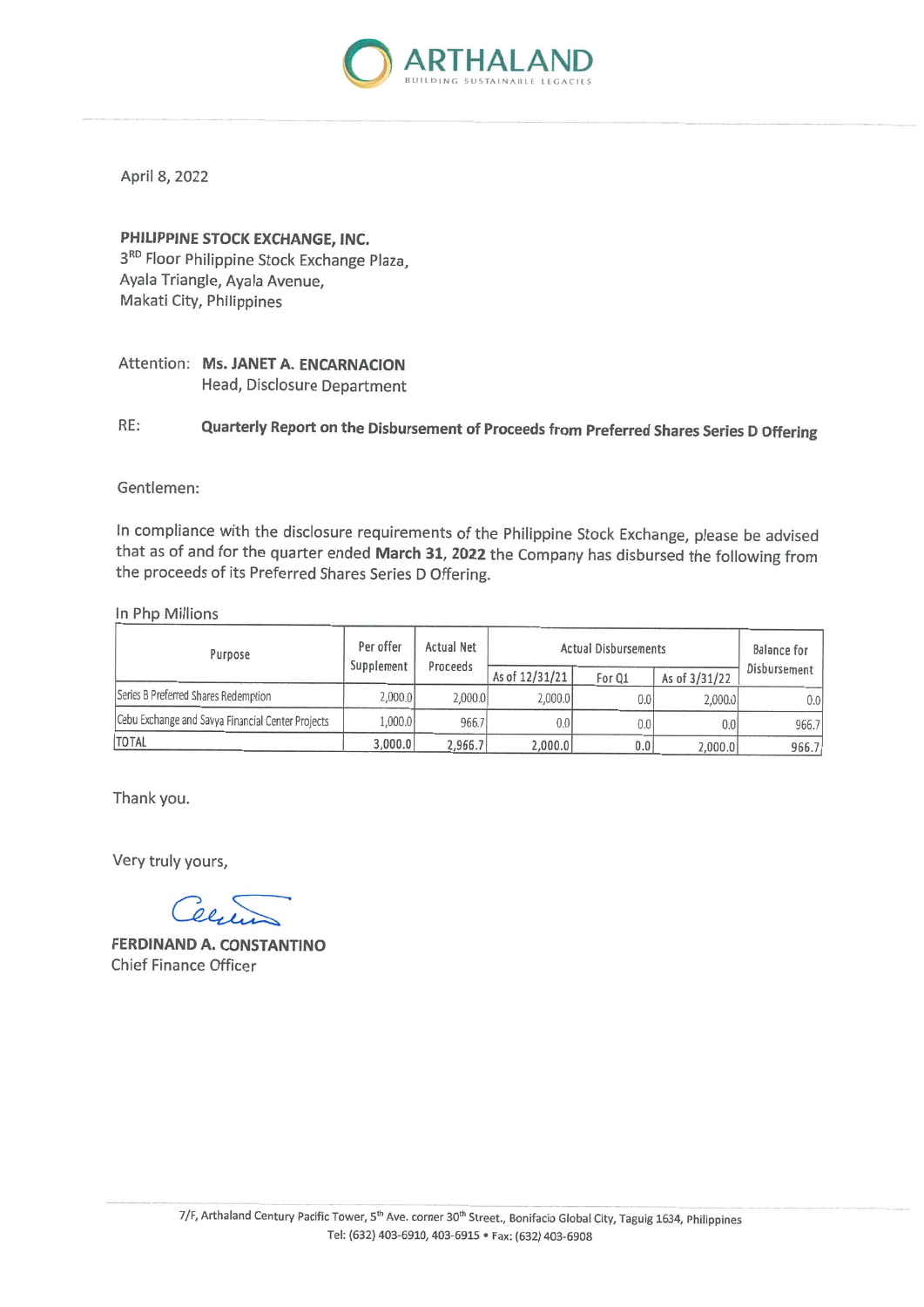

BOA/PRC Accreditation No. 4782 August 16, 2021, valid until April 13, 2024 SEC Accreditation No. 0207-FR-3 (Group A) August 29, 2019, valid until August 28, 2022

**BDO Towers Valero** 8741 Paseo de Roxas Makati City 1226 Philippines<br>Phone : +632 8 98 **Phone** : +632 8 982 9100 **Fax** : +632 8 982 9111<br> **Website** : www.revestacan **Website** : www.reyestacandong.com

April 8, 2022

## **Report of Factual Findings**

The Board of Directors Arthaland Corporation 7/F Arthaland Century Pacific Tower 5th Avenue corner 30th Street Bonifacio Global City, Taguig City

Gentlemen:

We have performed the procedures agreed to by management with respect to the attached Quarterly Progress Report as at March 31, 2022 dated April 8, 2022 on the use of proceeds generated from the Follow-On Public Offering (the Offering) of Arthaland Corporation (the Company) on December 3, 2021. The procedures were performed solely to enable the Company to comply with the Philippine Stock Exchange Inc.'s requirement to submit an external auditor's certification on the information being presented by the Company relating to the application of proceeds. Our engagement was undertaken in accordance with Philippine Standards on Related Services 4400 (Revised) *Agreed-upon Procedures*, which involves our performing the procedures that have been agreed with the Company and reporting the findings which are the factual results of the agreed‐upon procedures performed. We make no representation regarding the appropriateness of the agreed‐upon procedures.

We have complied with the Code of Ethics for Professional Accountants in the Philippines which requires us to be independent. Our firm applies Philippine Standard on Quality Control 1, *Quality Control for Firms that Perform Audits and Reviews of Financial Statements, and Other Assurance and Related Services Engagements*, and accordingly, maintains a comprehensive system of quality control including documented policies and procedures regarding compliance with ethical requirements, professional standards and applicable legal and regulatory requirements.

These agreed‐upon procedures and results thereof are summarized as follows:

- 1. We checked the mathematical accuracy of the Quarterly Progress Report from the Company on the application of proceeds from the Offering for the quarter ended March 31, 2022. We noted that there have been no disbursements for the quarter ended March 31, 2022.
- 2. We compared the list of disbursements in the Quarterly Progress Report with the schedule of planned use of proceeds in the Offer Supplement. Refer to Annex A for the comparison of the actual disbursements and Use of Proceeds in the Offer Supplement. We noted that there have been no disbursements for the quarter ended March 31, 2022.
- 3. We obtained representations from the management indicating that there were no re-allocations on the planned use of proceeds.



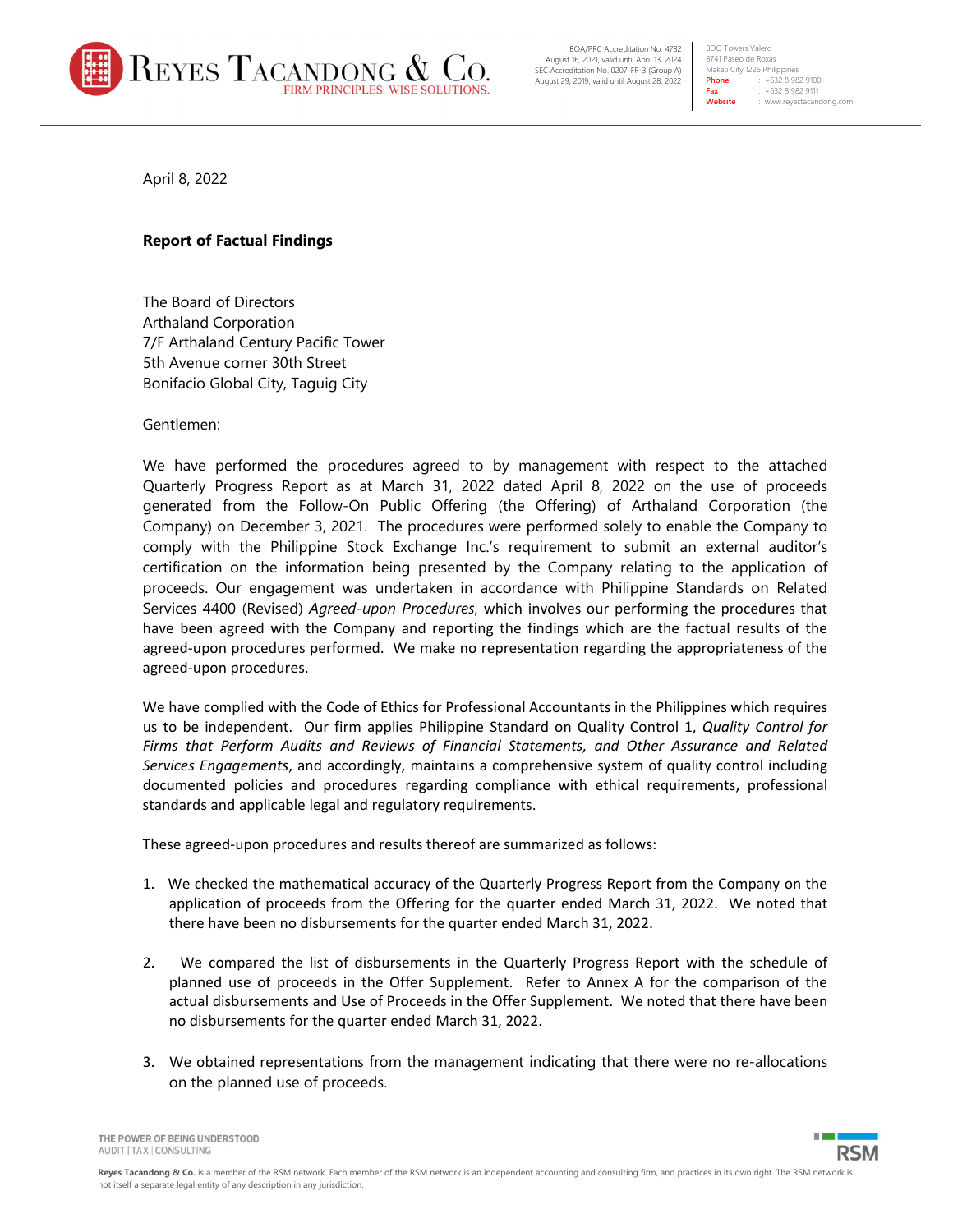Had we performed additional procedures or performed an audit or a review of the financial statements in accordance with Philippines Standards on Auditing or Philippine Standards on Review Engagements, other matters might have come to our attention that would have been reported to you.

Our report is intended solely for the purpose set forth in the first paragraph of this report and for your information and is not to be used for any other purpose or to be distributed to any other parties. This report relates only to items specified above and does not extend to any financial statements of the Company taken as a whole.

**REYES TACANDONG & CO.**

Accily L. Aundozal MICHELLE R. MENDOZA-COUZ

Partner CPA Certificate No. 97380 Tax Identification No. 201‐892‐183‐000 BOA Accreditation No. 4782; Valid until April 13, 2024 SEC Accreditation No. 97380‐SEC Group A Issued April 8, 2021 Valid for Financial Periods 2020 to 2024 BIR Accreditation No. 08‐005144‐012‐2020 Valid until January 1, 2023 PTR No. 8851710 Issued January 3, 2022, Makati City